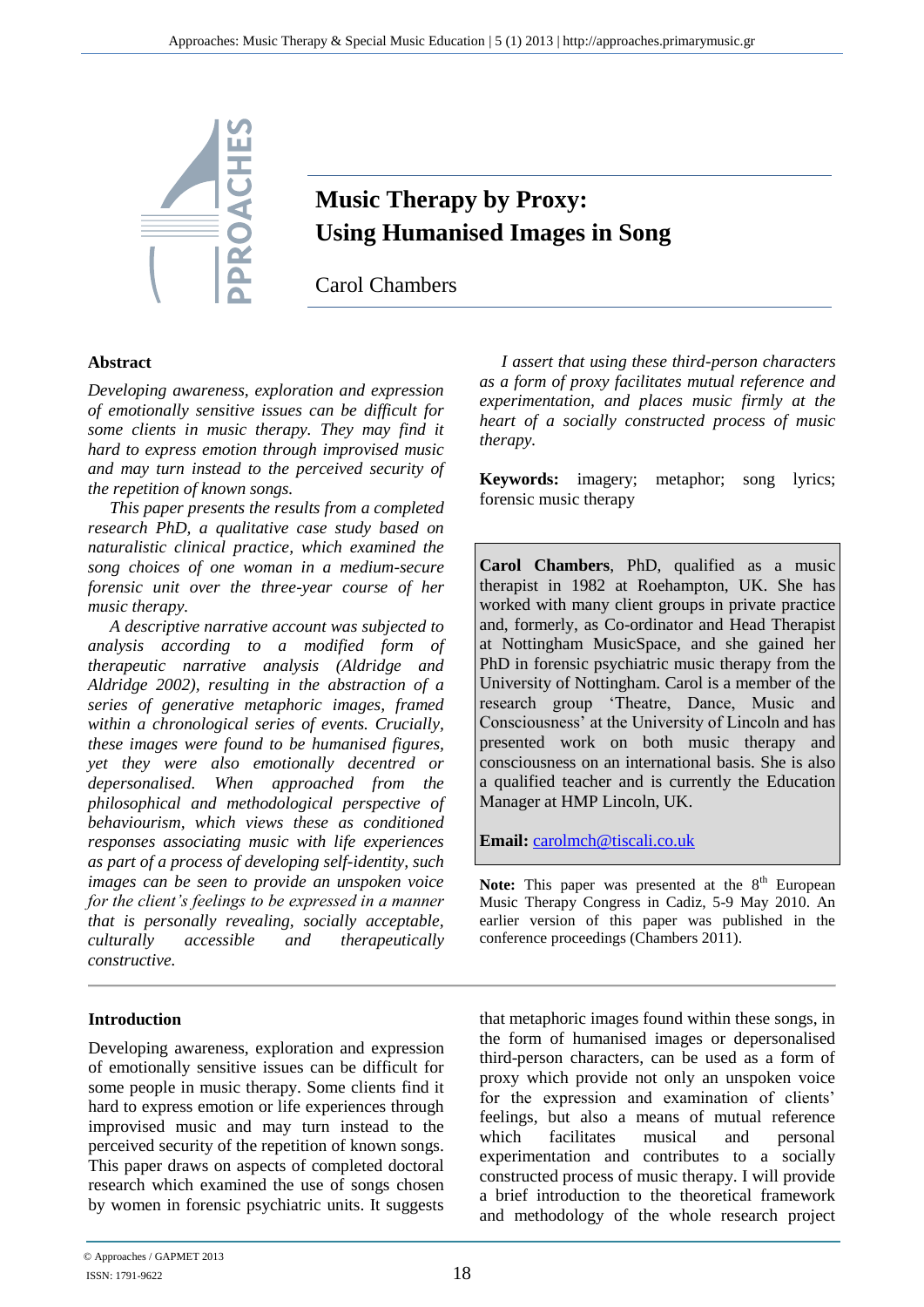before concentrating on a more detailed presentation of some of the most relevant results in order to demonstrate the process by which my assertions were developed.

## **Research framework and design**

My PhD, entitled *Song and Metaphoric Imagery in Forensic Music Therapy* (Chambers 2008), grew out of ongoing clinical practice in two mediumsecure psychiatric units for women when I noticed that many of the women avoided musical improvisation and instead chose well-known songs and repeated them endlessly. I wanted to explore and understand the significance, or the meaning, of these songs for the women concerned and so I adopted a qualitative research paradigm (Creswell 1998) with a naturalistic approach (Lincoln & Guba 1985: 37) where the music therapy sessions could continue largely unaltered. Both Creswell (1998) and Lincoln and Guba (1985) talk of building or constructing a complex holistic picture of the reality of the experience for all those involved. They focus on processes of interaction, mutual influence and shaping, all of which were particularly pertinent to me in my then dual, or even triple, role of therapist, participant and researcher. And so I chose to follow an emergent or inductive model (Bruscia 1995: 390) where the experience is paramount, methods of data collection and analysis may change, and hypotheses or theories may emerge from the process rather than dictating its course.

 This rests easily within my philosophical framework of behaviourism (Skinner 1974; Watson 1931), with an integrated holistic view of a human organism, recognising consciousness and human experience as internal states that function in such a way as to provide foundational physiological stimulation that provokes complex conditioned responses previously acquired and shaped through environmental interactions. In my search for meaning, or rather, a philosophical view of the way meaning is produced within a specific context, behaviourism also shapes my choice of methodology in that I search for empirical data based on observable behaviours and then study this data for significant patterns which might indicate their underlying organisational factors, thus, lead to interpretation or explanation of why the women chose to behave as they did. If musical responses, in this case song choices, are defined as musical behaviours functioning as associative responses to past experiences and emotions, then an examination of the circumstances during present-day music therapy sessions in which responses are invoked and choices made, may reveal something not only of the women's lives but also of the nature of music as an active agent for structuring and transforming.

My path of enquiry therefore follows the tradition of a case study (Creswell 1998), investigating 'a contemporary phenomenon within its real-life context' (Yin 2003: 13) with articulated design in the logical collection and analysis of empirical data. Although I worked originally with 10 women, my case study was narrowed to focus specifically on one woman, Angela<sup>1</sup>. She was in her thirties and had a dual diagnosis of mental illness and learning disability as well as several physical conditions. She also had a long history of violent behaviour, which now focussed around the tearing of her own clothes and the destruction of any object coloured red; she was obsessed with blue and would only dress in, and have possessions of, blue and white. She had been in psychiatric care since her teens and had recently moved out of a highsecurity hospital. She was now the only black woman in the unit.

Angela attended 121 out of a possible 136 group sessions over the course of three years. These were open groups, generally attended by two to five women, and lasting between 45 minutes and 1.5 hours. Sessions were based on an improvisational model, typically beginning with a greeting song and leading toward improvisation using percussion instruments, guitar and keyboard. However, content also frequently focussed on pre-composed songs, at the women's request. In my session notes I listed all occurrences of Angela's song 'choices', defined as those where she suggested a song or she chose to respond in a noticeable way to one played by me or another member of the group. This resulted in a total of 25 songs as shown in Figure 1.

## **Analysis**

I analysed these song choices according to a modified version of Therapeutic Narrative Analysis (Aldridge & Aldridge 2002: 1-4). This is a flexible form of research design which is both heuristic and "hermeneutic […] concerned with the significance of human understandings and their interpretation" (Aldridge & Aldridge 2002: 4). In brief, data 'traces' (in this case the song lyrics and subsequently the metaphoric images bound within them) are described and interpreted at different levels of abstraction, and events or 'episodes' are linked together to form a narrative or story.

In the first stage of this cyclical process, the timeline of songs (as shown in Figure 1), was decontextualised or abstracted from a descriptive account of the therapy sessions and searched for

<u>.</u>

<sup>&</sup>lt;sup>1</sup> For anonymity and confidentiality purposes, her real name has been disguised.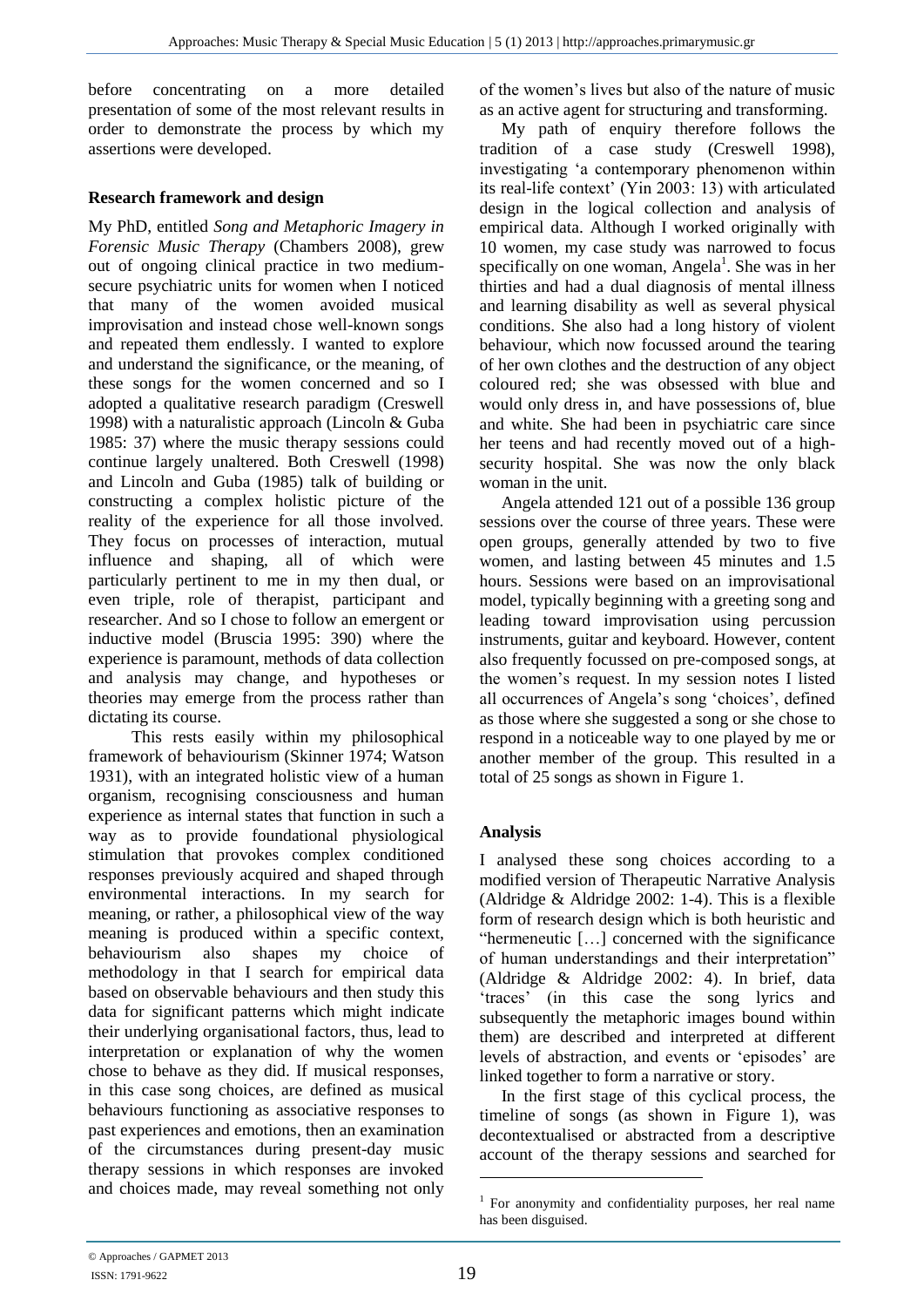patterns. It seemed immediately apparent to me that the pattern in Figure 1 bears a close resemblance to the classical Sonata Form, falling loosely into three sections, the first having only two songs, or themes, predominating; the second introducing, or perhaps developing a wealth of new material; and the final recapitulation section returning to a focus on two songs, with Song 22 perhaps reinstating the absent Song 1. Comparison with the dynamic thematic development which would be expected in an archetypal model of sonata form gave a structure that shaped my questioning, a process which is described in detail in my thesis (Chambers 2008: 201-204). Using this outline structure as a guide, the songs were recontextualised back into the chronological account of the therapy and into a biographical account of Angela's life experience. This allowed the formulation of subjective perceptions, sense-impressions of the focus of each song, which summarise in succinct form the quality or sensation, perhaps the 'feel' of the personal experience. These impressions were encapsulated into verbal or visible constructs in the form of metaphors or images, intended to be the least abstract form of representation which would provide objective data for further exploration. At this point it might be useful to clarify that these images are my subjective representations, that I was

not aware of some of them during the therapy process itself and that they were rarely verbally interpreted directly back to Angela. Instead, I consider them to be an almost hidden presence, contained and developed within the music which carries the lyrics, but credible nonetheless, as trustworthy data for research, verified by the ongoing development of our mutual musical dialogue. Also, these sense-impressions were categorised into bi-polar constructs (such as 'goodbad'), opening up the data to further interpretation. This process of recontextualisation generated a synthesised research narrative and explicated a processional understanding of the music therapy. This linear, temporal treatment of the data is the modification which I made to Aldridge and Aldridge's (2002) design, which usually presents constructs according to spatial or hierarchical conceptual structures.

 There follows a second stage of the cycle in which the metaphoric constructs themselves are decontextualised again and searched for further patterns at a deeper level of abstraction and are regrouped into themed categories, but these are not the focus of this paper. Here, I will return to the first cycle of research to begin to present some of my results.



**Figure 1:** Timeline of songs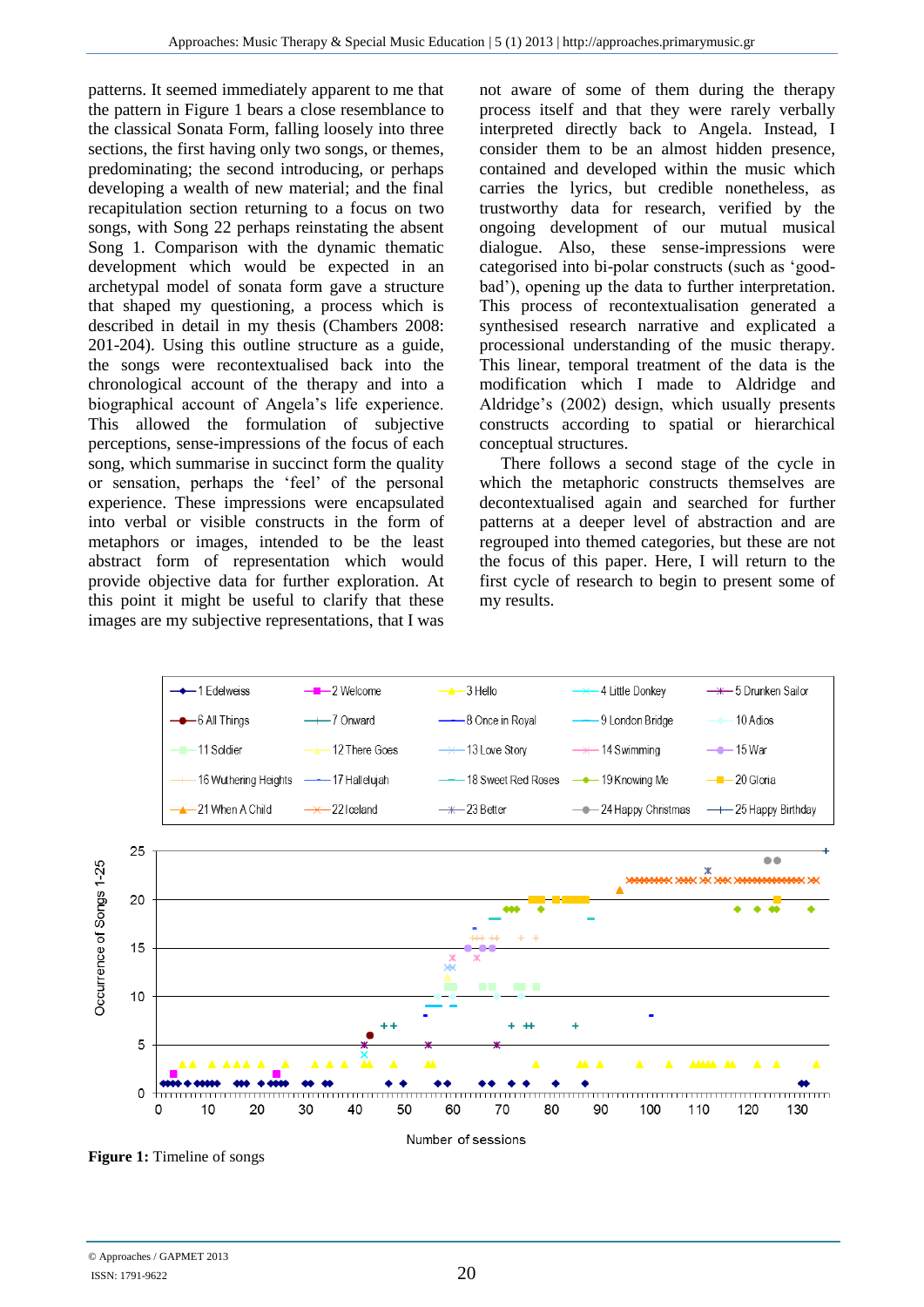#### **Results**

#### *Song images*

During the first cycle of recontextualisation I formed 12 sense-impressions in the form of metaphoric images, which summarise and make visible the themes from 12 of the 25 songs:

| The Nun     | Mary on a donkey | The Drunken Sailor |
|-------------|------------------|--------------------|
| The Dentist | A Fine Lady      | A Soldier          |
| Swimming    | <b>Red Roses</b> | 'Abba'             |
| 'Gloria'    | Mother and Baby  | <i>Iceland</i>     |

Below I provide three short examples to show this process of image-creation:

### Example 1: The Nun

This image was extricated from Song 1 *Edelweiss<sup>2</sup>* :

*Edelweiss, Edelweiss, Ev'ry morning you greet me. Small and white, clean and bright, you look happy to meet me*

*Blossom of snow, may you bloom and grow, bloom and grow forever.*

*Edelweiss, Edelweiss, bless my homeland forever.*

On first impression the image could be the Edelweiss flower but Angela never used this word. She called the song "Nun music", presumably relating to the storyline of the musical and the nun, Maria, who became step-mother to a large family of children. This song was used initially to create an atmosphere of stillness and calm, being played repeatedly and precisely with no alterations. With its emphasis on 'greeting' and 'growing' it was imbued with Angela's aspirations towards acceptability, both socially in the group and personally, with a wish to be recognised, like a nun, as a 'good' person, experiences which were otherwise unattainable in her everyday life in the secure unit. Later on, we were able to relax our perfect re-creation of the song and make changes to it, adding our own improvisations, and it was used on a deeper level to express and to explore some of the bad experiences in her life, including her dilemmas with self-identity and racial abuse. It also led to the revelation that Angela, as a very young child, had been abandoned by her own mother and subsequently fostered: another link with Maria the nun, who can now be seen to represent the bi-polar construct of the Good-Bad mother figure.

## Example 2: A Fine Lady

This image was extricated from Song 9 *London Bridge*<sup>3</sup>, which had appeared in session 55:

*London Bridge is falling down, falling down, falling down, London Bridge is falling down, my fair lady. Build it up with iron and steel, iron and steel, iron and steel, Build it up with iron and steel, my fair lady.* 

Angela requested this song several weeks after being diagnosed with multiple sclerosis, several episodes of actually physically falling down during the music therapy sessions, the gradual loss of her ability to walk, and finally her need to use a wheelchair. This song seemed to not only express the physical difficulties that she had faced, but also it gave her a chance to 'build up' her emotional support and recovery in recognising and accepting the practical assistance of the 'iron and steel' of the wheelchair, in ways that she was unable to express verbally. She called the song "My Fine Lady" and so the image depicted is the lady, not the bridge of the song title.

## Example 3: The Soldier

Unlike the previous two examples, the figure of the Soldier, taken from Song 11 Oh Soldier<sup>4</sup> (from session 59), features in the song title and is one of the two main characters in the song.

*"Oh soldier, soldier, won't you marry me, with your musket, fife and drum?"*

*"Oh no sweet maid, I cannot marry thee, for I have no coat to put on."*

*Then up she went to her grandfather's chest and got him a coat of the very, very best,*

*She got him a coat of the very, very best, and the soldier put it on.*

There was nothing in Angela's life history that I could link to soldiers or marriage, yet she was very agitated by this song and would shout excitedly, "Soldier! Soldier!" hence the choice of this image. The underlying issue, however, turned out to be the clothes, or rather the soldier's lack of them. Angela had destroyed most of her own clothes and once, in session 41, had to borrow some in order to attend

 $\overline{a}$ <sup>2</sup> Rodgers & Hammerstein (1959). *The Sound of Music,*  published by Williamson Music.

 $\overline{3}$ <sup>3</sup> Traditional. Anonymous (1956). *The Puffin Song Book*  Harmondsworth: Puffin Books.

<sup>4</sup> Traditional. Anonymous (1985). *Strawberry Fair: 51 traditional songs.* London: A&C Black.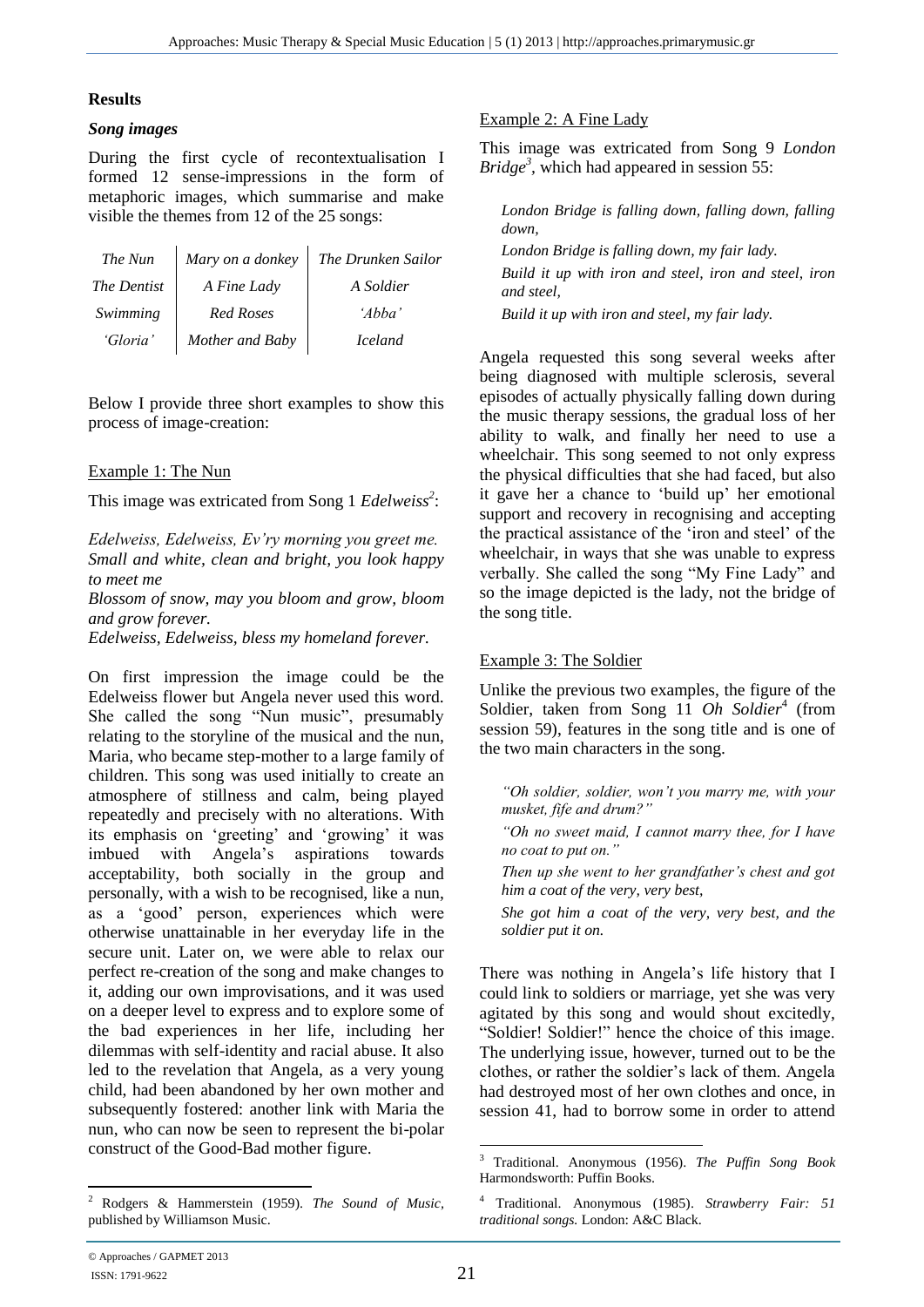the music therapy session. But now, over the course of three or four months, she painstakingly dressed the soldier in new and different clothes: trousers, a hat, a coat, and finally in "a smile". She grew in confidence as she manipulated the lyrics of the song, taking charge of the soldier's situation and, in the process, dealing with her own issues with clothes, colour, racial identity and aggressive behaviour. Angela's personal expression developed and we were able to improvise around a theme of marching. This influx of issues, and the growth from expression of aspirations to exploration of life struggles, reached a peak in session 60 when both *London Bridge* and *Soldier* were repeated several times, and Angela, in a moment of insight and clarity, was finally able to verbalise, "I can't walk, Carol".

## *Human figures as Proxies*

During the second cycle these images were decontextualised from the songs and grouped together visually for the first time in order that patterns or episodes within them could be seen more clearly. (The twelve images can be seen here in Figure 2). In this simplistic presentation, one theme is immediately made clear – the images are overwhelmingly of human figures. Perhaps this should not be surprising as song lyrics are written by people, for people, and often portray human emotions and experiences. But in many of the songs the human figure is not the main character in the narrative and alternative symbols could have been chosen. However, the essential relevance of the chosen images is validated by the client's own words and by interpretative analysis of her experiences in and around the music therapy sessions.

What is common to these three songs (and the images constructed from them; see examples above), and many of the others, is that they are not necessarily great musical works but simple, perhaps almost inane, well-known traditional folk or children's songs. Their importance lies in this common cultural accessibility and social acceptability: every member of the music therapy group knew them and could participate in them to a greater or lesser extent. And the main characters are easily understood for they are archetypal figures to which we all can relate for we already know how a nun, a fine lady or a soldier is expected to feel and behave.

This was crucial for Angela in the process of presenting and manipulating her experiences, issues

and emotions during the music therapy. She lacked sophisticated language use due to her pathology, learning disability, increasing physical difficulties with speech and, above all, due to her difficulties with social integration into the group. Many of the other women would not listen to Angela's attempts at verbal communication and they treated her with differing degrees of contempt. But mutual participation in song was acceptable at times, and this gave Angela the opportunity not only to be heard and listened to by the group, but to express her own emotions through the re-creation and reperformance of the songs. By relating to human figures, or through association with human emotions and experiences contained within the lyrics, Angela was able to explore and adapt her feelings and behaviours through the manipulation of the characters in the music. In effect, she used the metaphoric images as a form of Proxy, a substitute or agency acting on her behalf. These Proxies are humanised yet essentially depersonalised figures which display easily understood human emotions and behaviours but which negate any need for direct personal selfdisclosure. Through their mutual creation and recreation, Angela was able to test new ways of behaving, experience the formation of new successful social relationships and absorb new ideas and grow in her own confidence, self-identity and self-expression.

## *Reverse chronology*

Such usage of Proxy in songs was not restricted to isolated incidents but was shown to be part of an ongoing creative process throughout the entire course of music therapy. During the second cycle of recontextualisation in the narrative analysis, plotting the occurrences of these images back into a chronological account of the therapy sessions and against a biographical account of Angela's life experiences resulted in Figure 2, which effectively portrays a soundtrack of Angela's life. Rolla (1993: 83) describes a 'soundtrack process' where clients choose personal memories of music and experiences and integrate them together on a recording to reveal and explore a synopsis of life. Ruud (1998: 82) refers to a soundtrack as "a map that helps to organise a sense of identity" and is therefore a musical structuring that functions in constructing personal meaning, locating incidents in time and space.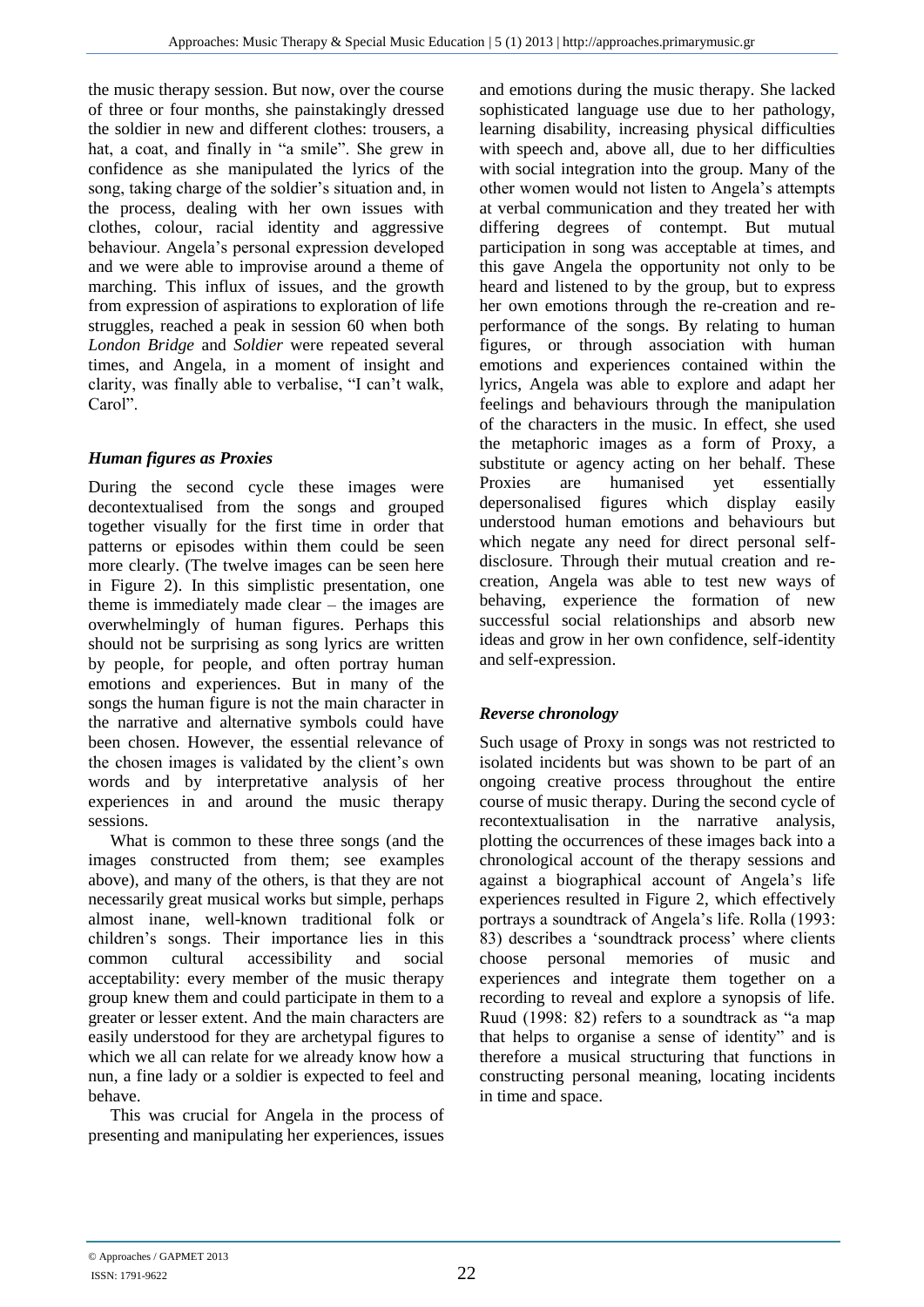

**Figure 2:** The life soundtrack / reverse chronology

Time was shown to be particularly important in my research. Figure 2 is a two-dimensional depiction of a three-dimensional temporal process in which, as the music therapy progresses chronologically forwards, the images relate to life experiences that are biographically increasingly further back in time, yet all relate to the present day and current activities in and around the therapy sessions. For example, the Proxy figure of the Nun relates to the present time at the start of therapy, with Angela's current aspirations towards goodness and acceptance. The *Fine Lady* from session 55 goes slightly back in time to relate to Angela's falling down and subsequent use of a wheelchair. And *The Soldier* presents issues which began before the start of music therapy, relating to her obsessions with colour and the tearing of her clothes. As this model takes account of the onward passage of time and the links between the events of the past and the current 'here-and-now' it results in an ongoing spiral or looped effect. I have described this crossover of temporal processes by the term 'Reverse Chronology'.

I am not suggesting that Angela is aware of these images, nor that she is deliberately using them. Indeed, as her therapist, I was not clearly aware of many of them until later in the research process. What I do assert, from the base of my theoretical framework of behaviourism, is that events in the present-day give rise to songs, and their respective metaphoric images, which have a direct association with previous life experiences. This process is one of conditioned responses whereby significant life events or strong feelings

have become associated with the music of the time and either musical or emotional memories may then be resurrected at a later date as a direct response to a current stimulus of the same or similar music or emotions. This also contributes to an explanation for the preponderance of songs from childhood or from an earlier era. And what makes them most powerful and accessible are the culturally identifiable human figures contained within them; the Proxies that act as substitute speakers. As Angela journeyed back through the events of her early life, with one stimulus prompting another along the soundtrack trail, such figures had a structurally adaptive function, enabling her to relive, recreate and finally to transform her current understanding, patterns of behaviour and social relationships.

## **Conclusion**

In conclusion, the use of metaphoric Proxy images in song which are both humanised and depersonalised provides a cultural framework in which social, musical and therapeutic relationships based on equality of power and choice of decisionmaking can be successfully negotiated. This research has focussed on song lyrics, the images contained within them and the experiences which they express but, in constructing a personal narrative, in creating, recreating and expressing an individual's changing identity and insight, I assert that using songs is a constructive relational process. It is this use of 'Song', as a deeper transformative process rather than the actual product of the songs